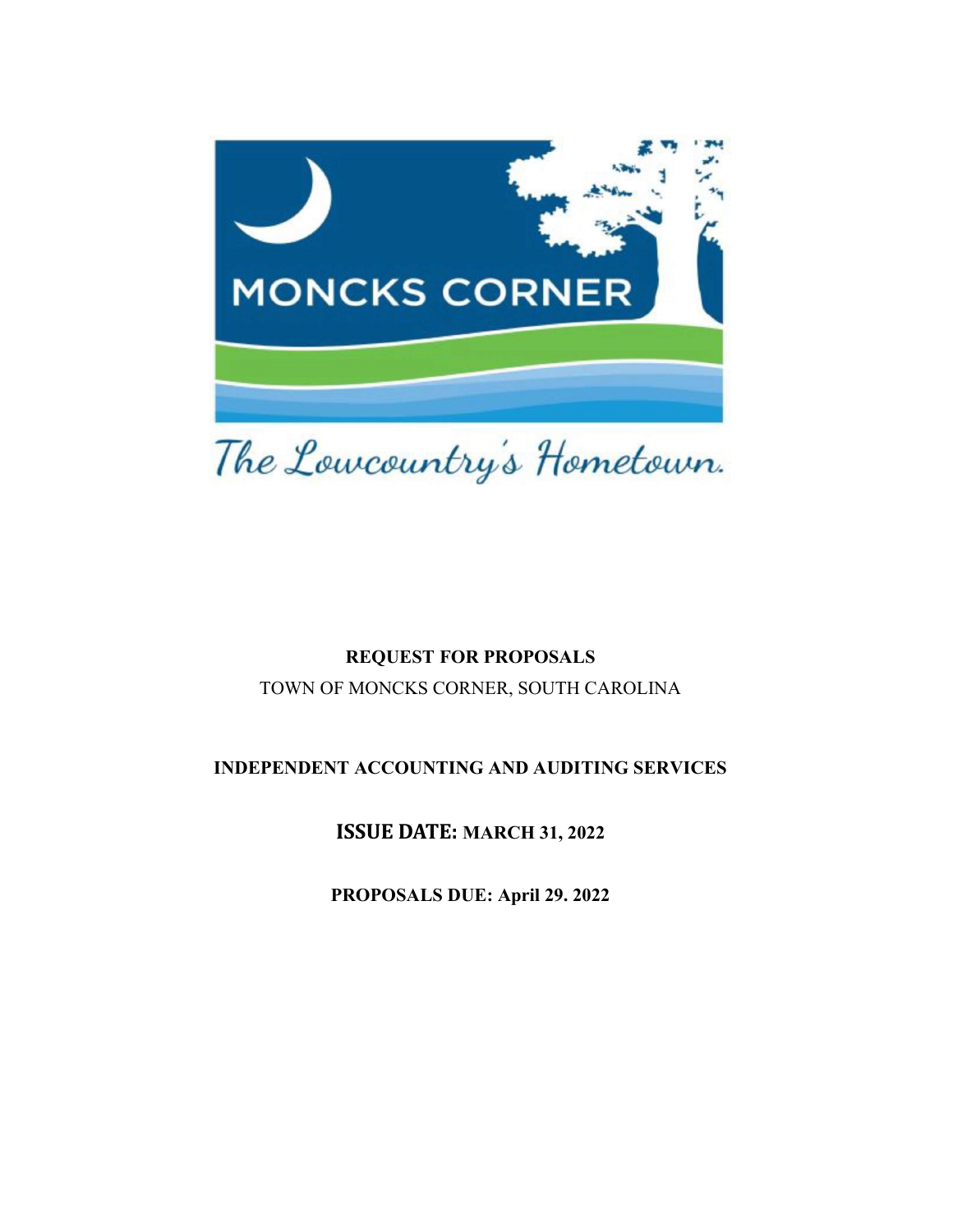### PART I: INTRODUCTION

#### A. BACKGROUND

The Town of Moncks Corner is organized in accordance with the Mayor-Council form of government under the Home Rule Act of 1975. The Town provides a full array of services to a population of approximately 13,714. The Town of Moncks Corner is governed by a Mayor and six Town Councilmembers, which is responsible for setting Town operating policies, creating needed ordinances, and balancing the Town's annual budget. The Town Administrator is the chief administrative officer for the Town. The Town employs approximately 118 persons on a permanent full-time basis.

The Town's accounting system is organized and operated on a fund basis. Funds are maintained using a modified accrual system. Revenues are recorded as received or accrued if they are both measurable and available to finance expenditures of the fiscal period. The accounting records for the Proprietary Funds are maintained on the accrual method. The budgeted revenues and expenditures are established by the Town Administrator using the basis of accounting that is appropriate for the fund involved. Appropriations are made by Council. The Town has a computerized integrated general ledger system with several funds having equity in a central cash management system. Funds held in cash management are invested by the Town to the maximum possible extent.

The various funds are divided according to function. There is a general fund; other governmental funds; and special revenue funds. The Town does not operate a utility. Each of the funds has equity in the Town's integrated cash management system. The budget for the Town general operating fund for the Fiscal Year 2021-2022 is \$14.1 million.

#### GENERAL INFORMATION

- 1. The proposal must be submitted to the Town Administrator no later than 10:00 AM. Friday April 29, 2022, in accordance with conditions specified in Part II, Instructions to Vendors of this Package. Proposals not submitted according to the instructions cannot be accepted or considered.
- 2. All firms interested in submitting a proposal must notify the Town via email to j.lovell@monckscornersc.gov.
- 3. A pre-proposal meeting may be held at the request of firms offering proposals at Town Hall Building, Conference Room (see Part II, A for address and contact information to schedule).
- 4. All questions beyond those addressed in the pre-proposal meetings should be emailed to j.lovell@monckscorenersc.gov. The deadline for questions is April 22, 2022, at 5:00pm.
- 5. Questions received that arise from the pre-proposal meetings will be sent to all firms that notified the Town of its interest in submitting a proposal via email.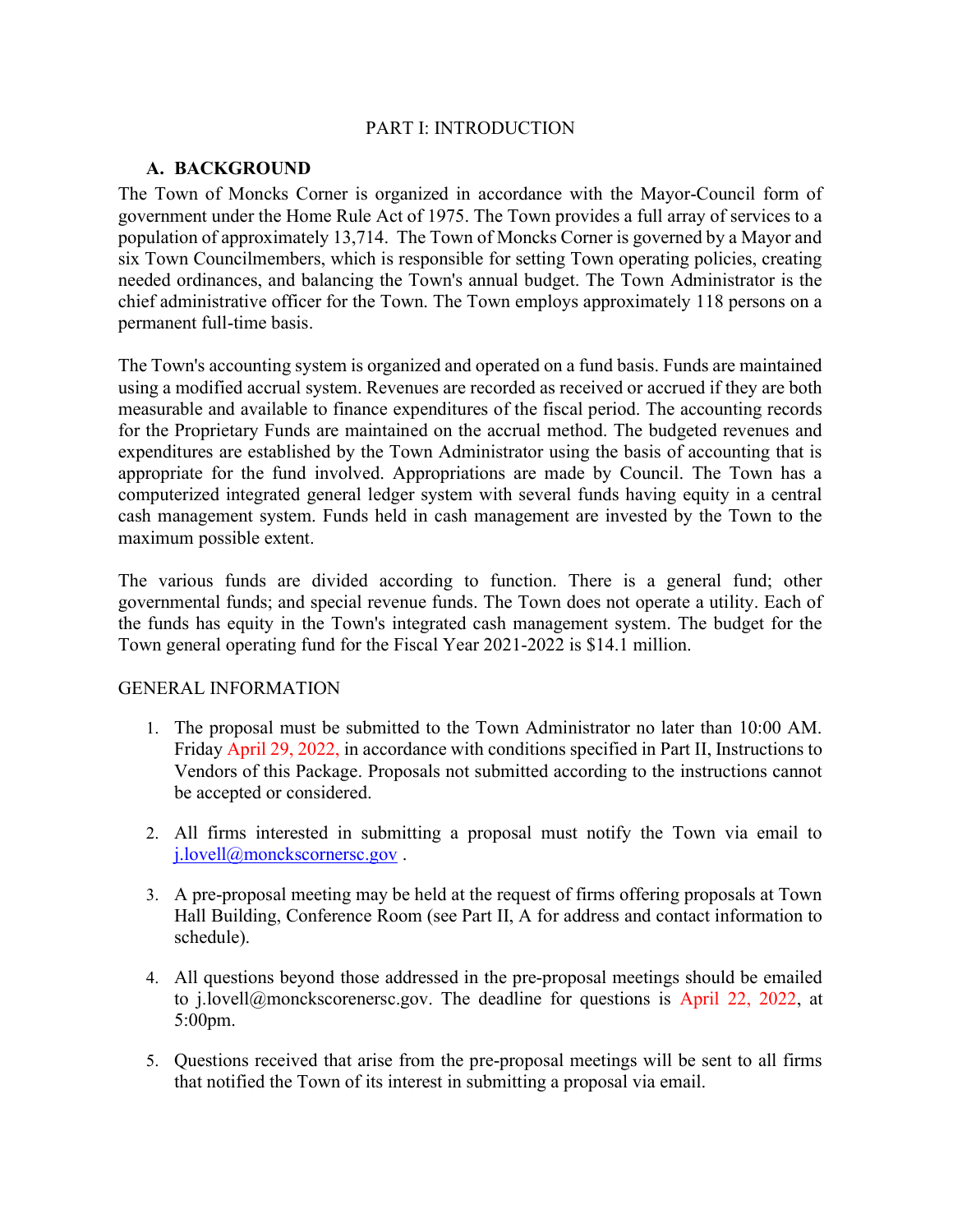- 6. Contracts will be awarded within sixty (60) calendar days from the date of the closing of the proposals. No proposal may be withdrawn until the expiration of that time. The Town of Moncks Corner reserves the right to negotiate with the successful proposers, such revisions as may be agreed upon, to include fees and scope of service, and further, to formally terminate negotiations should a satisfactory final contract not be negotiated.
- 7. The Town of Moncks Corner reserves the right to reject any and all proposals and to waive formalities or technicalities insofar as it is legally authorized to do so in the best interest of the Town.
- 8. Contracts for work under this proposal will obligate the firm to not discriminate on the basis of race, color, creed, religion, or national origin in their employment practices.
- 9. Proposals submitted must be in a form suitable for incorporation, verbatim, into the contract.
- 10. No contract may be assigned, sublet, or transferred without the written consent of the Town Administrator.
- 11. Contract for accounting services, including the year-end closeout, drafting of the Town's Financial Statements, and periodic consultation during the fiscal year to advise on accounting principles, shall be for a firm fixed price, for each of the next three (3) years.
- 12. Contract for audit services, including the management letter, the annual financial report, and all other required services, shall be for a firm fixed price, for each of the next three (3) years. Unit prices for additional services (Single Audit) will be specifically identified.
- 13. The contracts will be one (1) year contracts, with a stipulation that at the Town's option, the contract may be extended for two (2) additional years.
- 14. The same firm will not be chosen for both the accounting services and the audit services contracts.
- 15. The selected firms shall furnish the necessary qualified personnel, facilities, materials, and services, and working closely with the Town Administrative Services Director and the Town's Finance Director professionals as well as the Town Administrator and other Town departments as required, to accomplish the work set forth as detailed herein.
- 16. All services will be provided in accordance with specifications provided herein.

#### B. ASSISTANCE AVAILABLE TO PROPOSER

The Town of Moncks Corner will render assistance to the selected firms and will respond promptly to requests for information, provide all necessary books and records, and provide the financial reports and general ledger. Concerning data processing, the staff, equipment, and generalized user software are available. The Town Attorney will issue a representation letter, upon request of the auditor, of suits, threatened litigation, or other actual or contingent liabilities.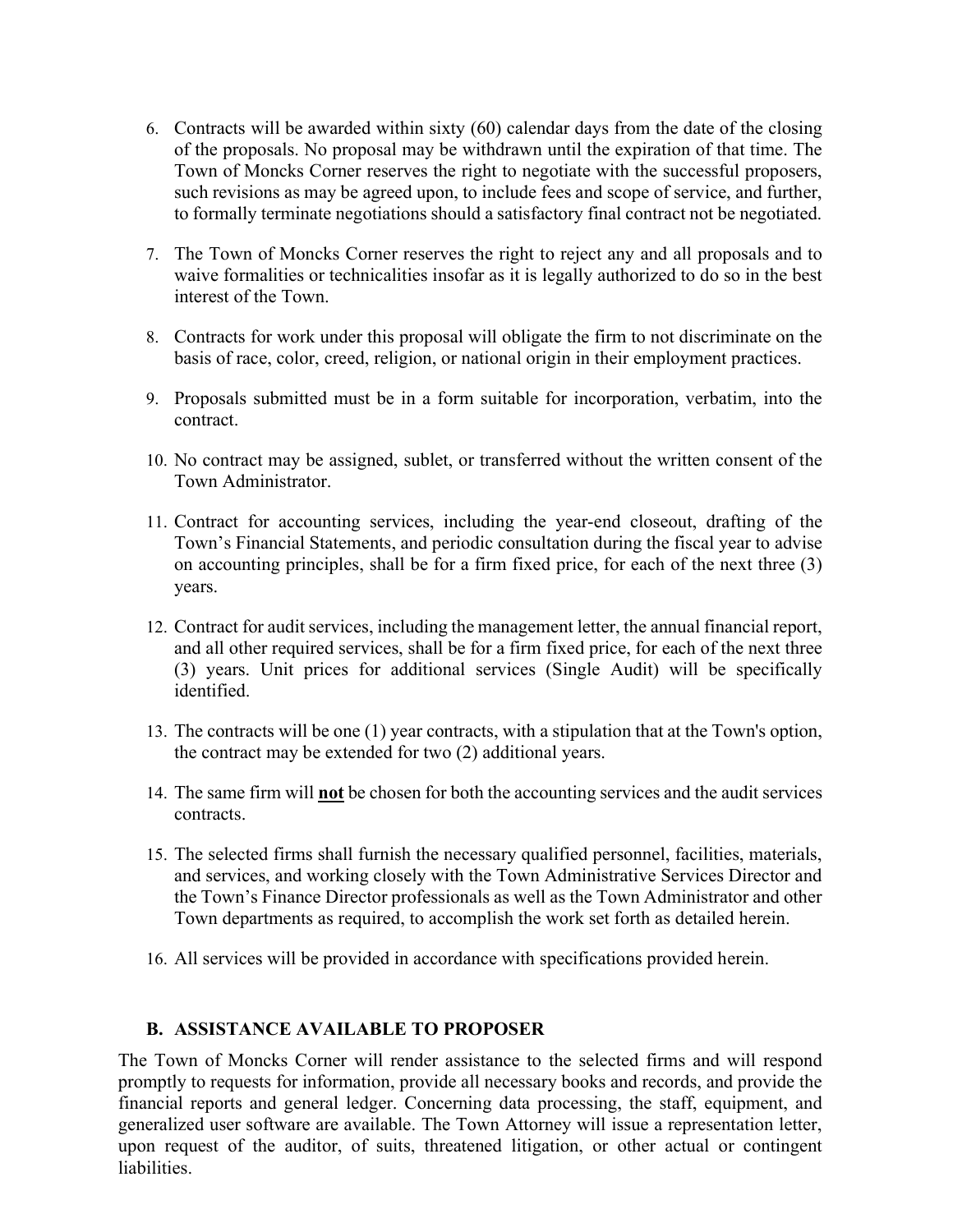#### PART II: INSTRUCTIONS TO VENDORS

#### A. SUBMISSION OF PROPOSALS

Three (3) copies of the proposal must be submitted to the Town Administrator no later than 4:00 PM. Friday April 29, 2022. Proposals submitted must be in sealed envelopes and clearly marked as follows: "INDEPENDENT ACCOUNTING AND AUDITING SERVICES - REQUEST FOR PROPOSAL". Proposals submitted by mail must meet the same requirements and should be addressed as follows:

> Town of Moncks Corner 118 Carolina Avenue P.O. Box 700 Moncks Corner, South Carolina 29461 Attn: Jeffrey V. Lord, Town Administrator

If the proposals are mailed, it is the sole responsibility of the vendor to have the proposal delivered to the Town by the date and time specified in the RFP. Any proposals received later than the specified date and time will not be accepted or considered.

#### B. FORMAT OF PROPOSALS

In order to simplify the review process and enable the Town to make an equitable and objective comparison among the proposals, proposals must be organized according to the following format. They must be submitted in three (3) copies:

- 1. TITLE PAGE: Include the Proposal Name, "Independent Accounting and Auditing Services - Request for Proposal", and the name of the proposer's firm along with the address, telephone number, name of contact person and the proposal date.
- 2. TABLE OF CONTENTS: Include a clear identification of the material by section and page number.
- 3. REQUIRED INFORMATION: This information should be identified by section and page number, as indicated in the table of contents. It should be sequenced in the same format as listed below:
	- a) Overview or summary of the proposal: This section should clearly state the proposer's understanding of the work to be done and make a positive commitment to perform the work within the time specified in the report requirements.
		- 1) If proposing accounting services:
			- a. Firm's view of goals and objectives of providing the requested accounting services. The offeror must clearly state their views of the goals and objectives of the year-end process indicating a clear understanding of the interface between the operation of Town government and utilization of the accounting system as a management information system.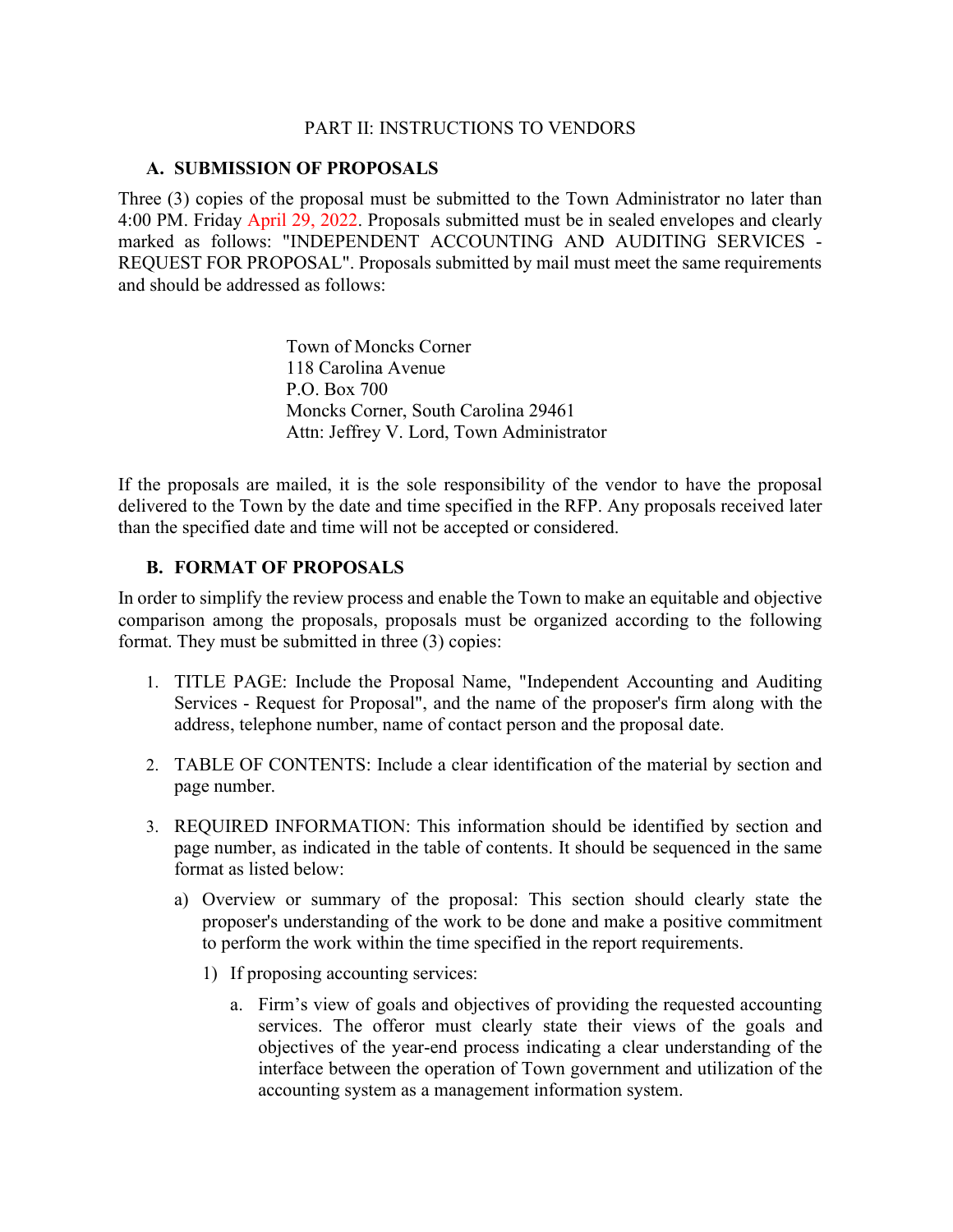- b. Year-end work plan: Summarize the firm's approach to organization and conduct of the year-end close-out and drafting of the Town's financial statements. State total estimated time which would be devoted to the process and give a breakdown by major segment and by assignment for each staff level or member. This section should be indicative of the proposer's approach toward organization of the required work and its ability to provide the Town financial statements and recommendations related thereto. Briefly describe your approach to preparation of adjusting and closing entries, with emphasis on assurances that the financial statements and the general ledger are reconciled.
- 2) If Proposing audit services:
	- a. Auditor's view of goals and objectives of the audit. The offeror must clearly state their views of the goals and objectives of the audit process indicating a clear understanding of the interface between the operation of Town government and utilization of the accounting system as a management information system.
	- b. Audit work plan: Summarize the firm's approach to organization and conduct of the audit examination. State total estimated time which would be devoted to the audit and give a breakdown by major segment and by assignment for each staff level or member. This section should be indicative of the proposer's approach toward organization of the required work and its ability to provide the Town a comprehensive examination of the Town's financial statements and recommendations related thereto.
- b) Qualifications and technical experience of proposer:
	- 1) South Carolina Cities: Provide a list of South Carolina cities served during the past five years by your firm and/or under the supervision of the partner who will supervise the Town of Moncks Corner accounting services or audit examination. Include names of contact persons with address and telephone number. Briefly describe the scope services (accounting and/or audit), indicating the annual general fund operating budget and the level of computerization of the client's records.
	- 2) Other local governments and fund accounting entities: Provide a list of other local governments and fund accounting entities served during the past five years by your firm and/or under the supervision of the partner who will supervise the Town of Moncks Corner accounting services or audit examination. Include names of contact persons with address and telephone number. Briefly describe the scope services (accounting and/or audit), indicating the annual general fund operating budget and the level of computerization of the client's records.
- c) Personnel Qualifications: Education and experience of the supervisor and staff to be assigned to the Town: List all management and staff accountants who will provide accounting services or work on the audit. Show staff levels, e.g., partner/manager, senior accountant, or junior accountant. Include, as Appendix 1 the resumes of the professional staff. Resumes or addenda thereto must include accounting and auditing.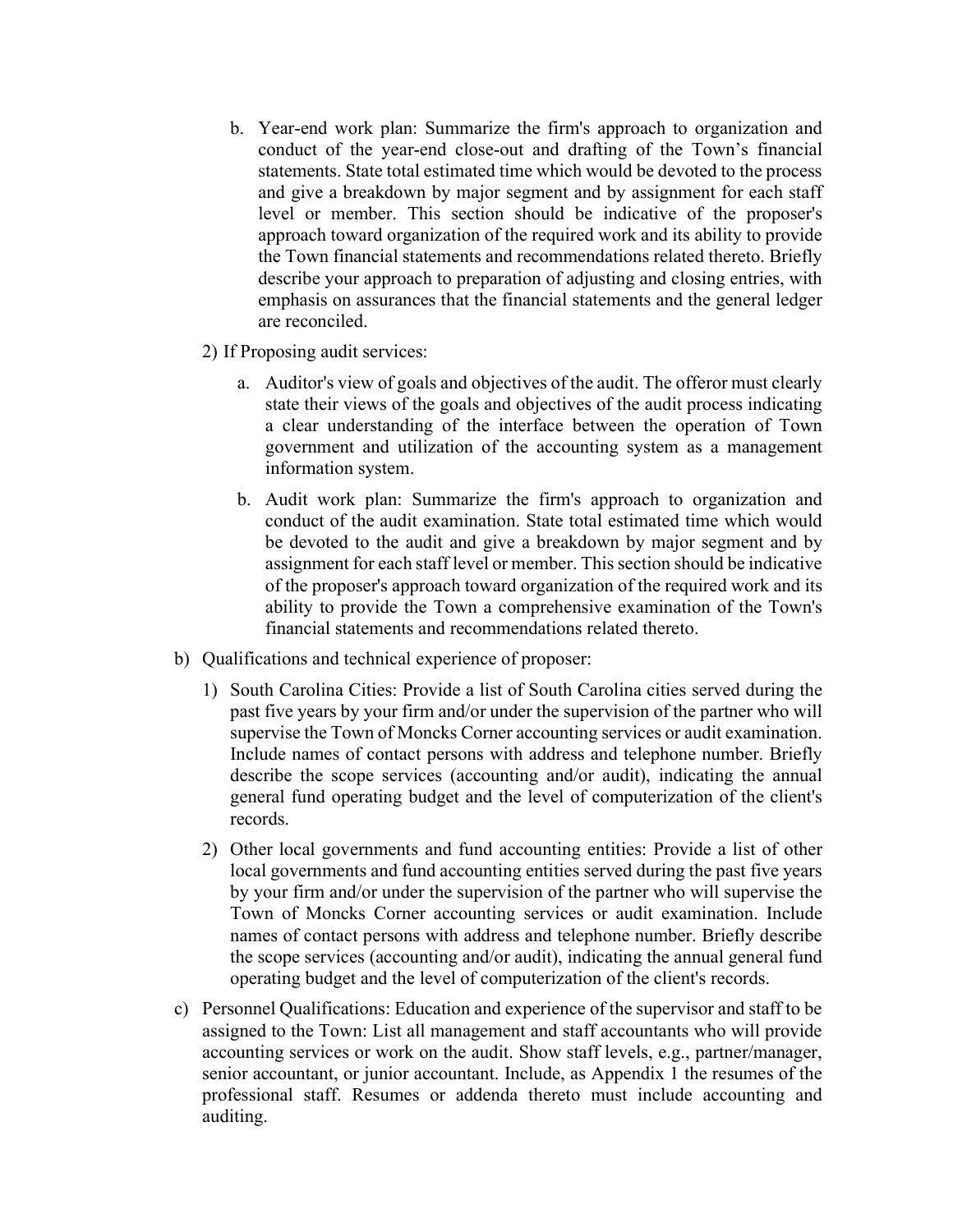- d) Fees: Fixed fee for accounting services and costs for additional services.
	- 1) Fixed Fee: Provide an all-inclusive fixed fee for the conduct of the year-end close-out, drafting of the Town's financial statements and periodic advice on accounting principles for each of the next three (3) years. This fee must include all other required services and related expenses, as well as any reasonable additional services which may be included.
	- 2) Fees for additional services: Describe the scope of any additional services which may be included in the fixed fee under a contract with the Town. Give an average hourly rate for the provision of additional services which may be required by the Town, which are outside the scope of and not included in the fixed fee for the accounting services contract.
		- a. Fixed fee for audit services and costs for additional services:
			- 1) Fixed Fee: Provide an all-inclusive fixed fee for the conduct of the audit examination for each of the next three (3) years. This fee must include all other required services and related expenses, as well as any reasonable additional services which may be included.
			- 2) Fees for additional services: Describe the scope of any additional services which may be included in the fixed fee under a contract with the Town. Give an average hourly rate for the provision of additional services which may be required by the Town, which are outside the scope of and not included in the fixed fee for the audit contract.
- e) Overall Responsibility: Identify the partner with overall responsibility for project management and completion. (Include name, title, address, telephone number and area code.) This individual should be authorized to negotiate and bind Offeror.

#### 4. MANDATORY CRITERIA

Provide a statement affirming each of the following requirements:

- a) Licensed CPA firm: Affirm that the proposer is a properly licensed certified public accounting firm in the State of South Carolina.
- b) Independence Standards: Affirm that the proposer meets the independence requirements of the Standards for Audit of Governmental Organizations, Programs, Activities and Functions, 1981 revision, published by the U.S. General Accounting Office; and the independence standards of the South Carolina State Board of Accountancy.
- 5. AUDIT SERVICES SPECIAL CONDITIONS: The following conditions, enumerated in Part Ill, Special Conditions of the Proposal, will be required conditions in the contract between the Town and the successful proposer. Provide a general statement mentioning each of these items, which affirms your firm's commitment to meet all the conditions. Add any clarification deemed appropriate. The Town reserves the right to hold nonresponsive, any proposer who cannot meet all the special conditions: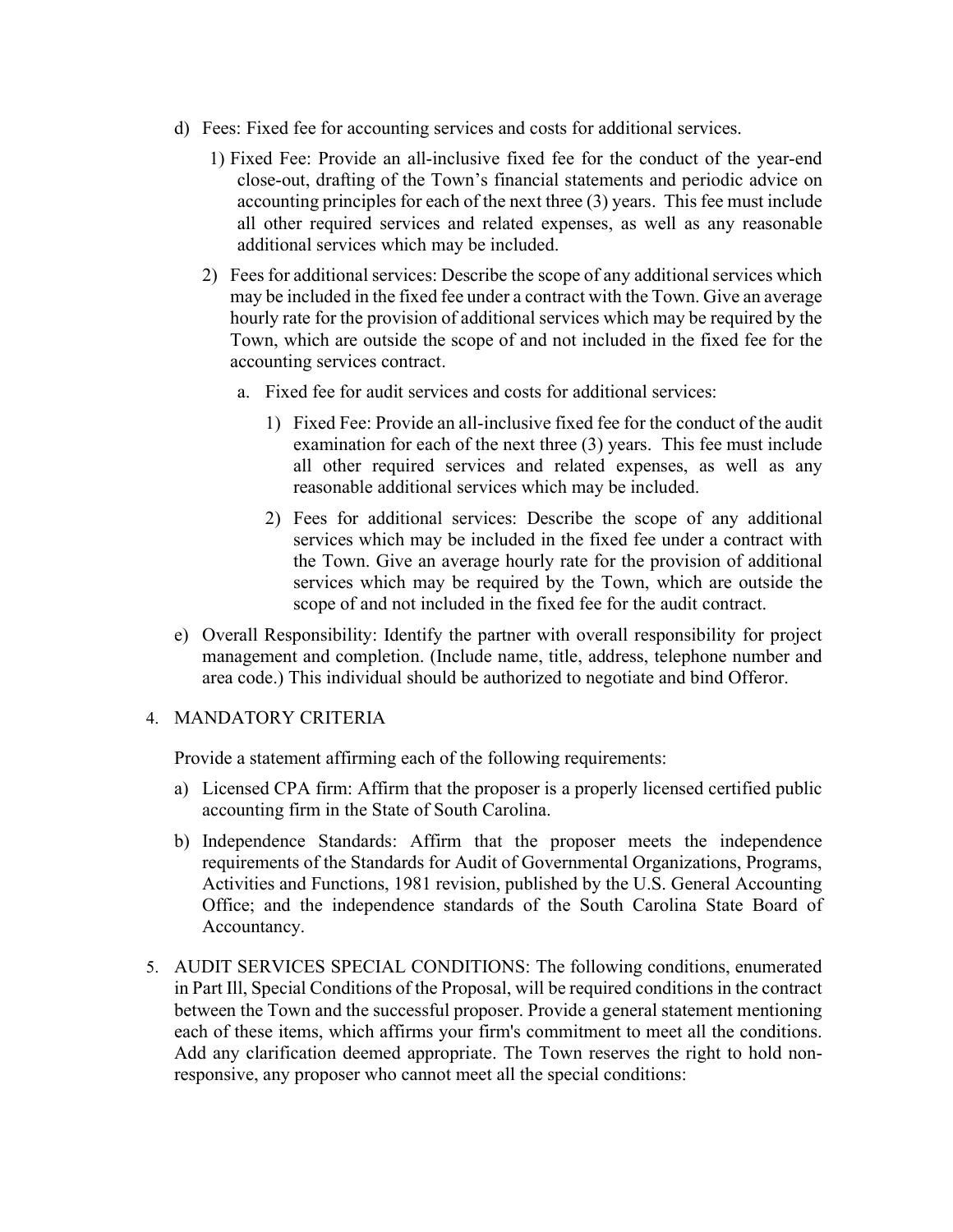- a) Scope of Audit
- b) Report Requirements
- c) Contractual Arrangements
- d) Management Letter
- e) Unqualified Opinion
- f) Draft Report
- g) Report Review Submission of the final report to Town Council
- h) Single Audit
- i) Work Papers
- j) Consultation
- k) Review of internal controls
- l) Data Collection Form
- m) Additional Services to include preparation of the SC Local Government Annual Report and the Annual Local Government Debt Report

#### C. EVALUATION OF PROPOSALS:

- 1. DISCLOSURE OF PROPOSERS: The proposals shall be publicly opened, and only the names of the offerors will be disclosed at the proposal opening. Contents of the completing offerors' proposals shall not be disclosed during the evaluation or negotiation phases. Proposals shall be available for public inspection after award of the contracts.
- 2. RESPONSIVENESS AND RESPONSIBILITY: Appropriate Town personnel or representatives will review the proposals and determine whether Town standards of responsiveness and responsibility have been met, including whether the prospective offeror has:
	- a) available the appropriate financial material, equipment, facility, and personnel resources and expertise; or the ability to obtain them, necessary to indicate its capability to meet all contractual requirements;
	- b) a satisfactory record of performance;
	- c) a satisfactory record of integrity;
	- d) qualified, legally to contract with the Town; and
	- e) supplied all necessary information in connection with the inquiry concerning responsibility

Determinations of non-responsibility will be made in writing and such proposals will not receive further consideration.

3. EVALUATION CRITERIA: A panel will evaluate the proposals according to the following criteria: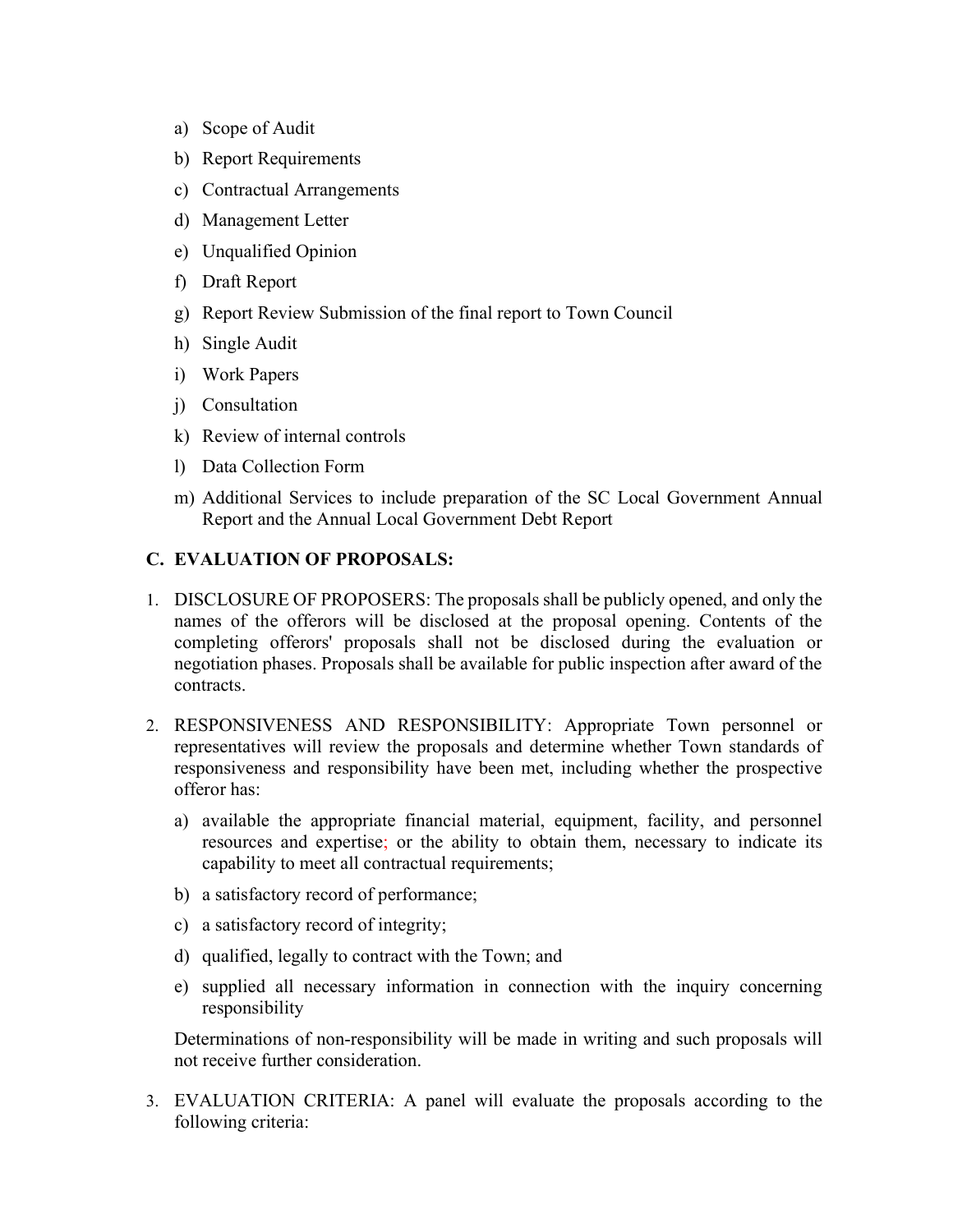- a) Responsiveness of overview or summary of the proposal maximum 20 points
	- 1) Statement of goals and objectives
	- 2) Organization and approach; Total estimated time to complete task and estimated time allocated to each major work plan segment and estimated time assigned for each staff level or member.
- b) Technical experience of the firm maximum 30 points

1) Audits and/or accounting services provided to South Carolina Counties during past five (5) years, under supervision of proposed supervisor and/or by this firm

- 2) Audits and/or accounting services provided to other local government and fund accounting entities during the past five (5) years, under supervision proposed supervisor and/or by this firm
- c) Qualifications- maximum 20 points (education and experience) of the manager and staff to be assigned to the task; Education, including continuing education courses, taken during the last five (5) years, which are related to governmental accounting and auditing, the Single Audit Act of 1984, and the provisions of the Single Audit Act Amendments of 1996
	- 3) Qualifications of manager
	- 4) Qualifications of staff
- d) Fees maximum 30 points
	- 1) For Accounting Serves:
		- a. Fixed fee for year-end close-out, drafting of financial statements and periodic advice on accounting principles during the three (3) year period, 2022, 2023, and 2024
		- b. Average hourly rate for additional services
	- 2) For Audit Serves:
		- a. Fixed fee for audit examination during the three (3) year period, 2022, 2023, and 2024
		- b. Average hourly rate for additional services

# D. SELECTION:

- 1. FINAL CONTRACT NEGOTIATION: The Town Administrator will negotiate a final contract with the responsible proposer whose proposal, conforming to the request for proposals, will be most advantageous to the Town, based on the evaluations panel's review.
- 2. INABILITY TO NEGOTIATE A FINAL CONTRACT: Should the offeror and the Town Administrator be unable to negotiate a satisfactory final contract in accordance with the firm's proposal and the general terms of the RFP, negotiations with that firm shall be formally terminated.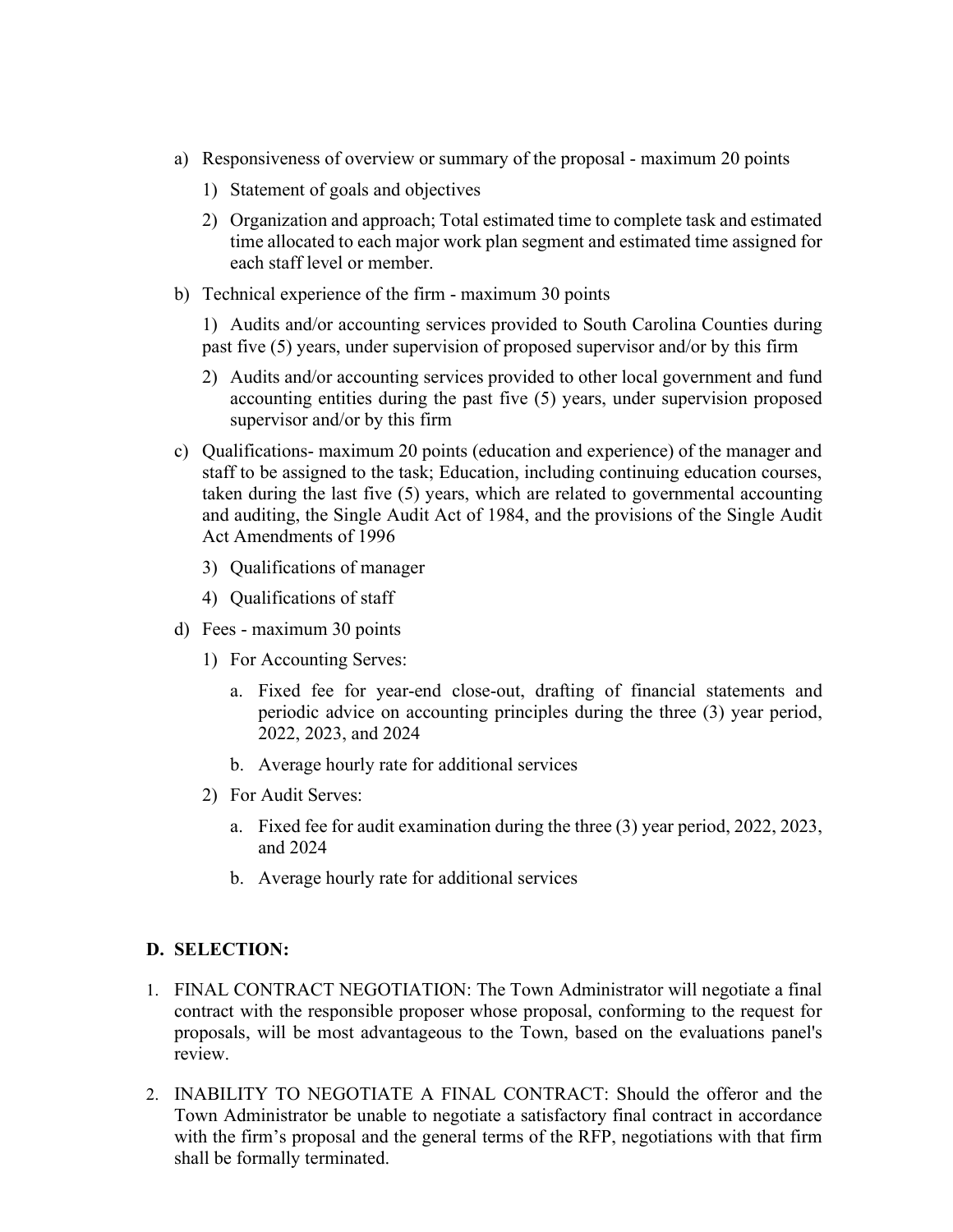- 3. PRIORITY LIST OF OFFERORS: Negotiations will proceed in this manner down the priority list of offerors until contract terms are agreed upon or until a decision to solicit additional proposals is made.
- 4. REVISIONS: In negotiating final contract terms, mutually agreed upon revisions in the proposals, which are generally consistent with the proposal documents, may be made prior to award for the purpose of obtaining the best and final offer.

#### PART Ill: SPECIAL CONDITIONS OF THE PROPOSAL

### A. SCOPE OF AUDIT SERVICES REQUIRED

The required services include the examination of the financial statements and a financial audit examination. Preparation of the financial statements does not fall within the scope of the audit services. The financial statements will be prepared by a separate accounting professional who is contracted by the Town for this purpose. The selected firm will examine the general-purpose financial statements of the Town of Moncks Corner as of and for the year ended September 30 of the years under the contract. The examination will be made in accordance with generally accepted auditing standards as set forth by the American Institute of Certified Public Accountants; the standards for financial audits contained in "Government Auditing Standards" issued by the Comptroller General of the United States; the provisions of the Single Audit Act Amendments of 1996; the Statements of Standards for Accounting and Review Services; the provisions of U.S. Office of Management and Budget (OMB) Circular A-133, "Audits of States, Local Governments, and Non-Profit Organizations"; Governmental Accounting Standards Board Statement No. 34 (when and where applicable) and such other auditing procedures as may be considered necessary.

The contract for services will require provision of the formal audit report and supporting schedules, Single Audit compliance report, review of internal controls and tests for compliance, management letter, and other such services as may be proposed by the successful proposer. The specific requirements are detailed in the following paragraphs.

# B. REPORT REQUIREMENTS

The audit report will be addressed to the Honorable Mayor and Town Council and will include the financial statements for all funds and account groups of the Town of Moncks Corner.

- 1. GENERAL REQUIREMENTS: Reports of examinations of financial statements must state the scope of the examination and that the audit was performed in accordance with generally accepted auditing standards and must include an opinion as to whether the statements conform to generally accepted accounting principles. Reports of compliance examinations must include a statement that the examination was conducted in accordance with applicable auditing standards. The audit report must state whether the examination disclosed instances of significant noncompliance with laws and regulations. Findings of ineligible expenditures must be presented in enough detail for management to be able to understand them clearly.
- 2. REQUIRED REPORT SECTIONS AND SCHEDULES: The report shall be bound and shall be titled "Town of Moncks Corner, South Carolina, Annual Financial Report" and shall be dated the last day of the period of the audit. It shall contain, at a minimum, the following report sections, and schedules: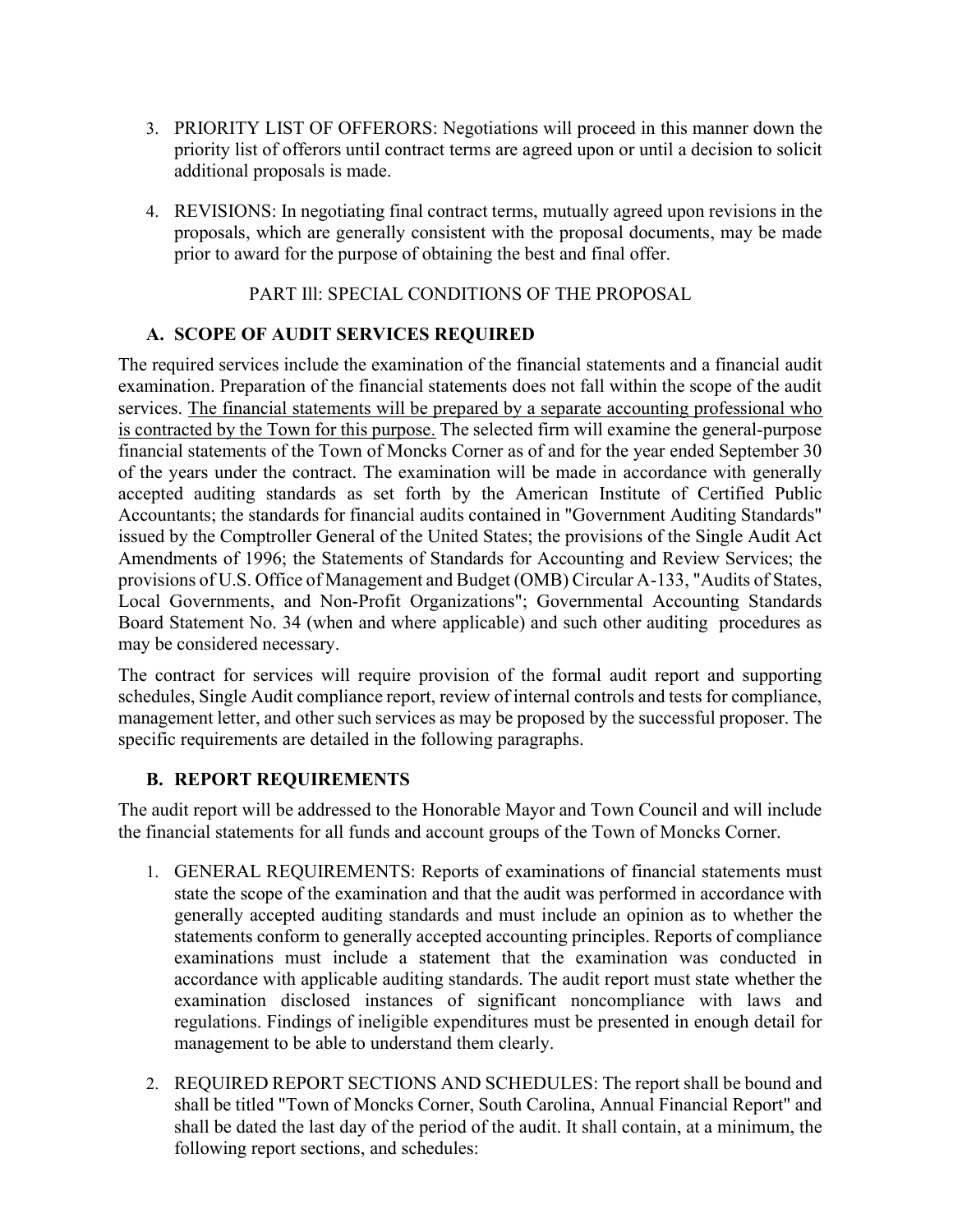- a) Opinion letter
- b) Management's Discussion and Analysis
- c) Government-wide Financial Statements Statement of Net Position
- d) Government-wide Financial Statements Statement of Activities
- e) Fund Financial Statements Balance Sheet Governmental Funds
- f) Fund Financial Statements Reconciliation of Balance Sheet Governmental Funds to the Statement of Net Position
- g) Fund Financial Statements Statement of Revenues, Expenditures, and Changes in Fund Balances - Governmental Funds
- h) Fund Financial Statements Reconciliation of the Statement of Revenues, Expenditures, and Changes in Fund Balances-Governmental Funds to the Statement of Activities
- i) Statement of Net Position Proprietary Funds
- j) Statement of Revenues, Expenses and Changes in Fund Net Assets Proprietary Funds
- k) Statement of Cash Flows Proprietary Funds
- l) Statement of Fiduciary Net Assets Fiduciary Funds, if applicable
- m) Notes to financial statements
- n) Budgetary Comparison Schedules
	- 1) Schedule of Revenues, Expenditures, and Changes in Fund Balance Budget and Actual - Governmental Fund
	- 2) Schedule of Revenues, Expenditures, and Changes in Net Position Budget and Actual - Proprietary Fund
	- 3) Notes to Non-major Governmental Funds Special Revenue Funds
- o) Combining Financial Statements
	- 1) Combining Balance Sheet Non-major Governmental Funds

2) Combining Statement of Revenues, Expenditures, and Changes in Fund Balances – Non-major Governmental Funds

- 3) Notes to Proprietary Fund Proprietary Funds
- 4) Combining Statement of Net Position Proprietary Funds
- 5) Combining Statement of Revenues, Expenses, and Changes in Fund Net Position - Proprietary Funds
- 6) Computation of Legal Debt Margin
- 7) Comparison of Revenues and Expenditures General Fund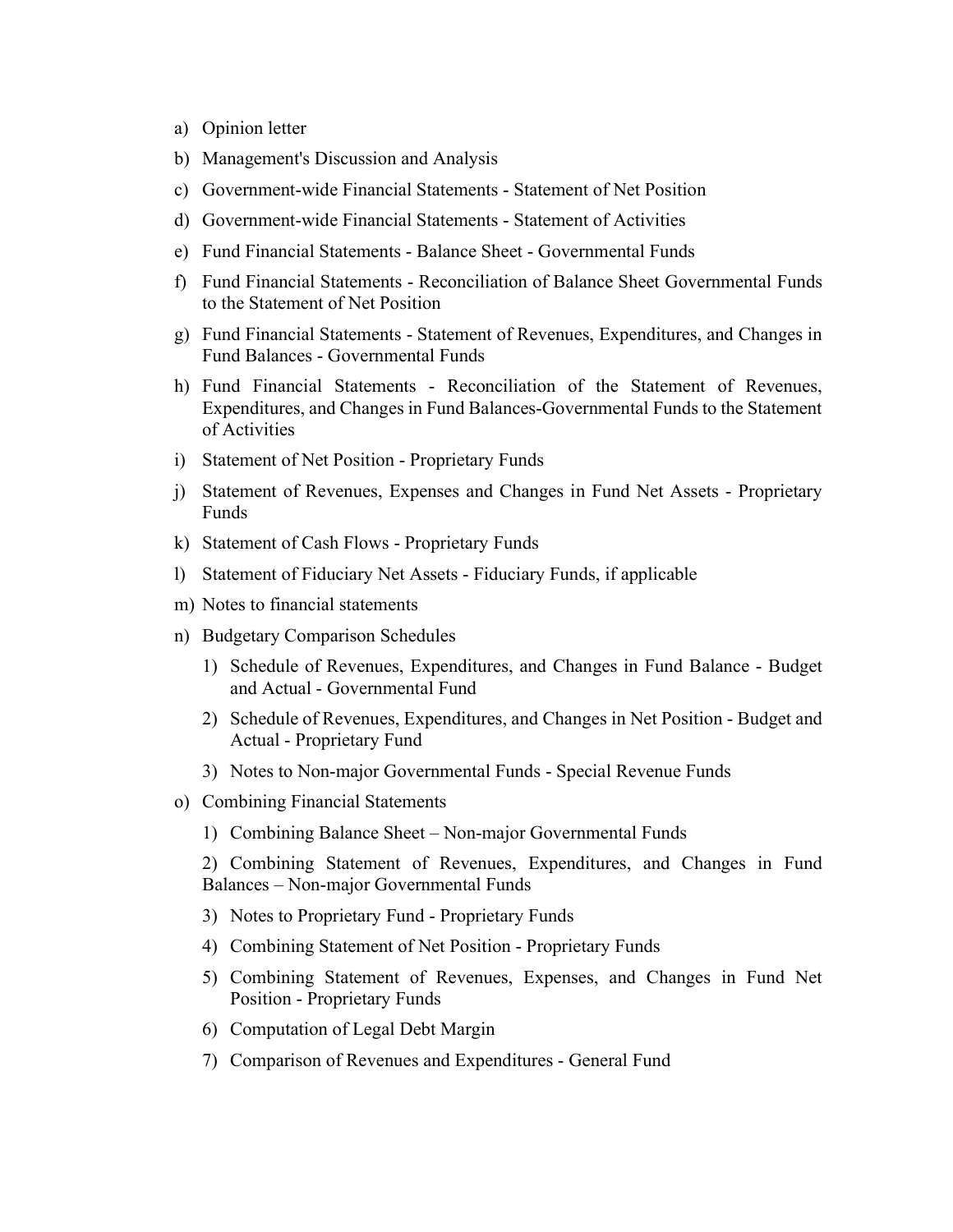- p) Other financial information (as required):
	- 1) Schedule of expenditures of federal awards
	- 2) Schedule of Court assessments and surcharges
	- 3) Notes to schedule of expenditures for federal awards
- q) Single Audit Reports (if applicable):
	- 1) Auditor's report on compliance and internal control over financial reporting based on an audit of Basic Financial Statements.
	- 2) Auditor's report on compliance with requirements applicable to each major program and internal control over compliance in accordance with OMS Circular A-133
	- 3) Schedule of findings and questioned costs
	- 4) Summary schedule of prior audit findings

# C. CONTRACTUAL ARRANGEMENTS

General contract provisions shall include but are not necessarily limited to the following:

- 1. Periods under the contract the audit services shall be provided for the three (3) fiscal years, beginning with the year ending September 30, 2022, and ending with the year September 30, 2024.
- 2. Firm fixed fees: A firm fixed fee for each of the three (3) years shall be established to include all services included in this section, as well as any other services, such as are included in the fixed fee by the firm in their proposal. All billings by the auditor shall break out costs (fees) for the Proprietary Funds and Single Audits separately.
- 3. Town option to cancel the contract: The contract will stipulate that the Town shall have the option, to be exercised with thirty (30) days' notice.
- 4. Average hourly rate for additional services: An average hourly rate shall be specified for additional services, such as may be required by the Town, which are outside the scope of the contract and not included in the fixed fee. All billings shall break out costs and highlight the department/fund serviced, and the service performed. All additional services shall be approved in advance by the Town.
- 5. Financial advice and counsel on certain matters: The accounting services provider will provide financial advice and counsel on matters occurring throughout the year that would significantly affect the annual report, and/or compliance with applicable new or changes in accounting procedures.
- 6. Entrance briefing: The auditor will hold a meeting with the Town Administrator prior to beginning each year's audit to describe the audit process and present any requests for reports or information that need to be provided by the Town.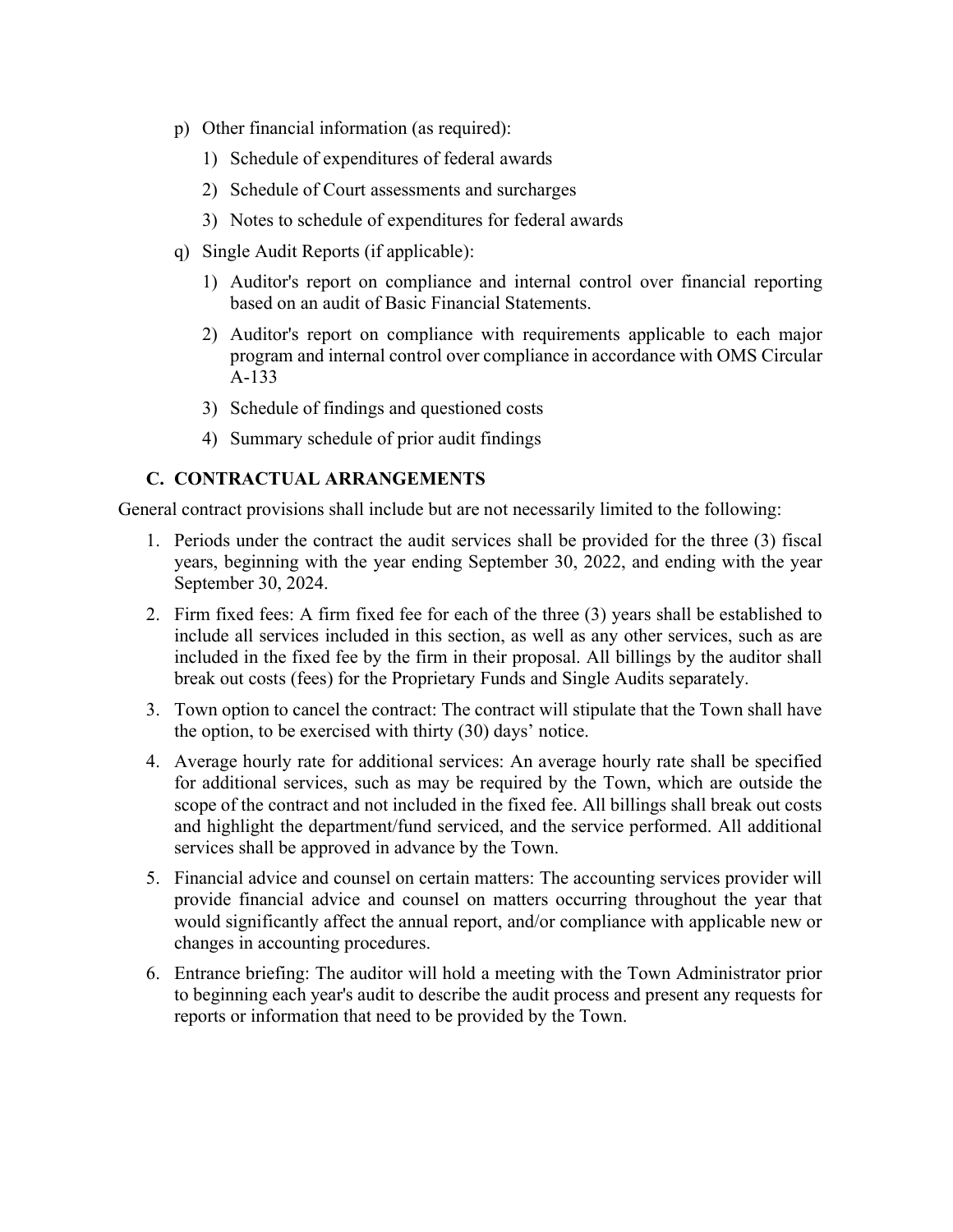### D. MANAGEMENT LETTER

The auditor must prepare a management letter disclosing conditions which should, in the auditor's opinion, be evaluated by management, and corrective action taken. The management letter should also include findings, observations, opinions, comments, or recommendations with regard to systems of internal control, accounting systems, compliance with laws, rules and regulations or any other material matter that may come to the attention of the auditor during the course of the examination. Opinions, comments, or recommendations shall not be construed as special or additional studies but shall be limited to those usually associated with such an examination.

# E. UNQUALIFIED OPINION

The Town expects the selected auditing firm to issue an unqualified opinion on the Town's general purpose financial statements.

If during the performance of the year-end close-out and drafting of the financial statements the accounting services firm concludes that an unqualified opinion is at risk, the firm must promptly notify the Town Administrator and advise of corrective actions required to achieve an unqualified opinion.

If during the performance of the audit, the auditing firm concludes an unqualified opinion cannot be issued, the auditing firm must promptly, and in no case later than January 1 following the close of the audited fiscal year, notify the Town Administrator in writing stating all matters which preclude the issuance of an unqualified opinion. The Town should be allowed sufficient time to correct any deficiencies, if possible, prior to the completion of the audit so that an opinion can be expressed.

# F. DRAFT REPORT

The auditor must submit a draft of the proposed audited financial statements to the Town Administrator not later than 21 calendar days prior to the issuance of the final report.

# G. REPORT REVIEW

At the time of submission of the draft report, the audit manager will be required to review the draft of the proposed audit reports with the Town Administrator, and any other Town officials requested by the Administrator. Management letter items and single audit compliance deficiencies should be discussed with the Town Administrator as early as possible, but no later than the time of the review of the draft.

# H. SUBMISSION OF FINAL REPORT TO TOWN COUNCIL

Twenty (20) copies of the report and an electronic file (file type as requested by the Town Administrator, i.e., ".pdf") will be delivered to the Town Administrator on or before March 31st following the close of the audit period, in each year of the contract. Following notification by the Town Administrator to the Mayor and the members of Town Council of receipt of the final report, the auditor will be required to appear before the Council or a committee thereof to review the report. Failure to meet the March 31<sup>st</sup> deadline, without justifiable cause, will result in the cancellation of this contract for any remaining years to be audited.